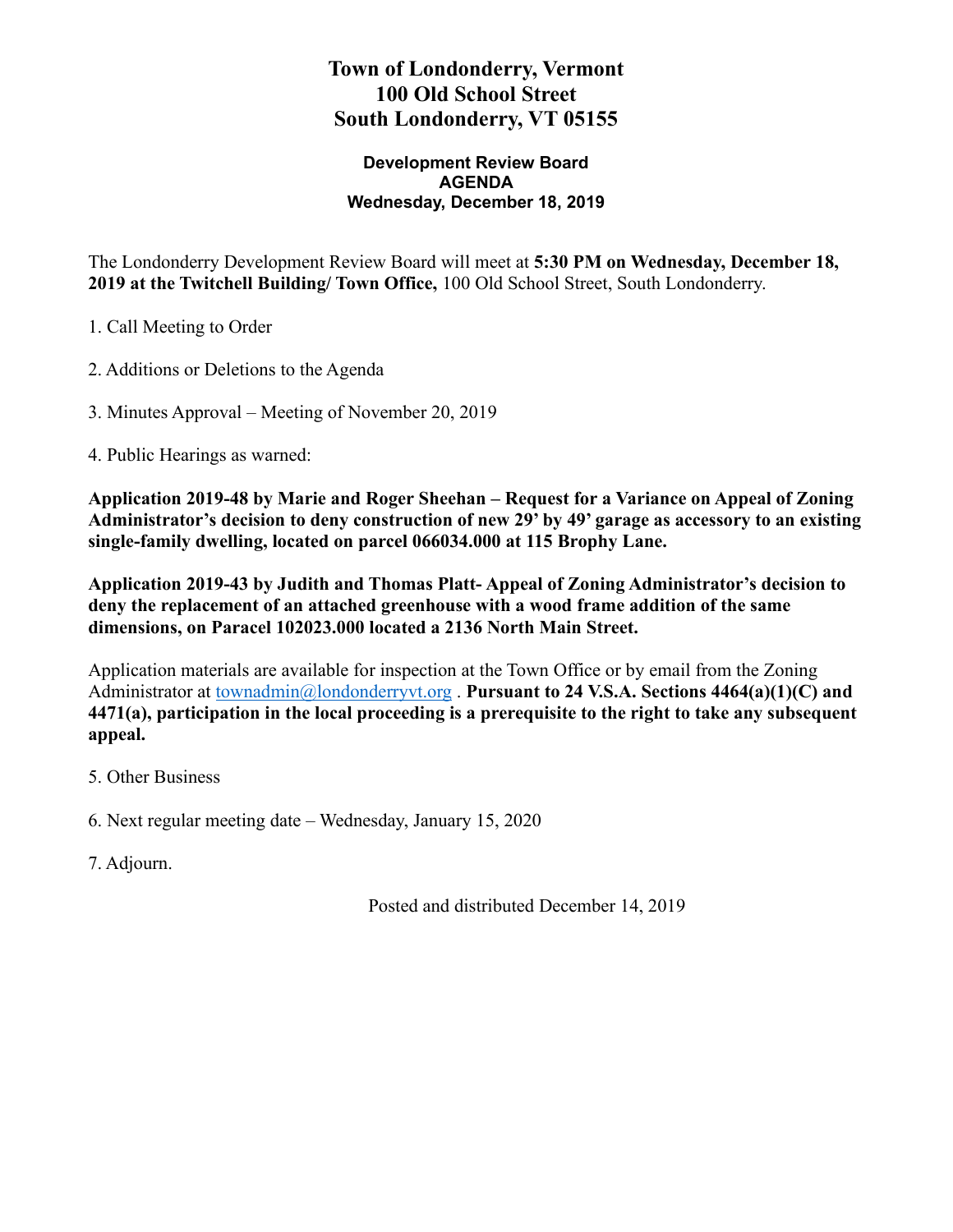# **Town of Londonderry, Vermont Development Review Board**

## **Regular Meeting Minutes**

# **Wednesday, December 18, 2019 Twitchell Building - 100 Old School Street, South Londonderry, VT**

**Board Members Present:** Esther Fishman Co-Chair, Denis Pinkernell Co-Chair, Sven Federow, Terry Hill, John Lancaster, Chris Laselle, Bob Maisey.

#### **Board Members Absent**: None

**Others in Attendance:** Town Officials – Shane O'Keefe, Zoning Administrator, Sharon Crossman, Assistant to the Zoning Administrator. Members of the Public – Roger and Marie Sheehan, Thomas and Judith Platt.

- 1. **Call the meeting to order.** DRB Co-Chair Denis Pinkernell called the meeting to order at 5:36 PM.
- 2. **Additions or deletions to the agenda** (to occur as 'Other Business.') None.
- 3. **Minutes Approval.** Motion by Denis Pinkernell to approve the minutes of November 20, 2019 as drafted. Motion passed unanimously.
- 4. **Public Hearings as warned**.

### **Application 2019-48 by Marie and Roger Sheehan – Request for a Variance on Appeal of Zoning Administrator's decision to deny construction of new garage as accessory to an existing singlefamily dwelling, located on Parcel 066034.000 at 114 Brophy Lane.**

Marie and Roger Sheehan described their proposal to tear down an existing pole barn and construct a new building measuring 29' wide by 40' long with overhangs along two sides, in order to house a camper on their home property in Sherwood Forest. They stated that the issue of complying with lot coverage and setbacks is due to their lot now being located in a 3- acre zoning district with different standards than when it was originally developed as 1-acre lots.

The Board discussed potential alternatives with the property owners, including deleting the overhangs on the proposed new structure, or re-locating the new structure elsewhere on the site. Roger Sheehan said without overhangs his equipment would be exposed and emphasized that much of the lot is undevelopable due to being steep, ledge or wet.

Esther Fishman, Co-Chair, closed the hearing and said the Board would deliberate in private later in the evening.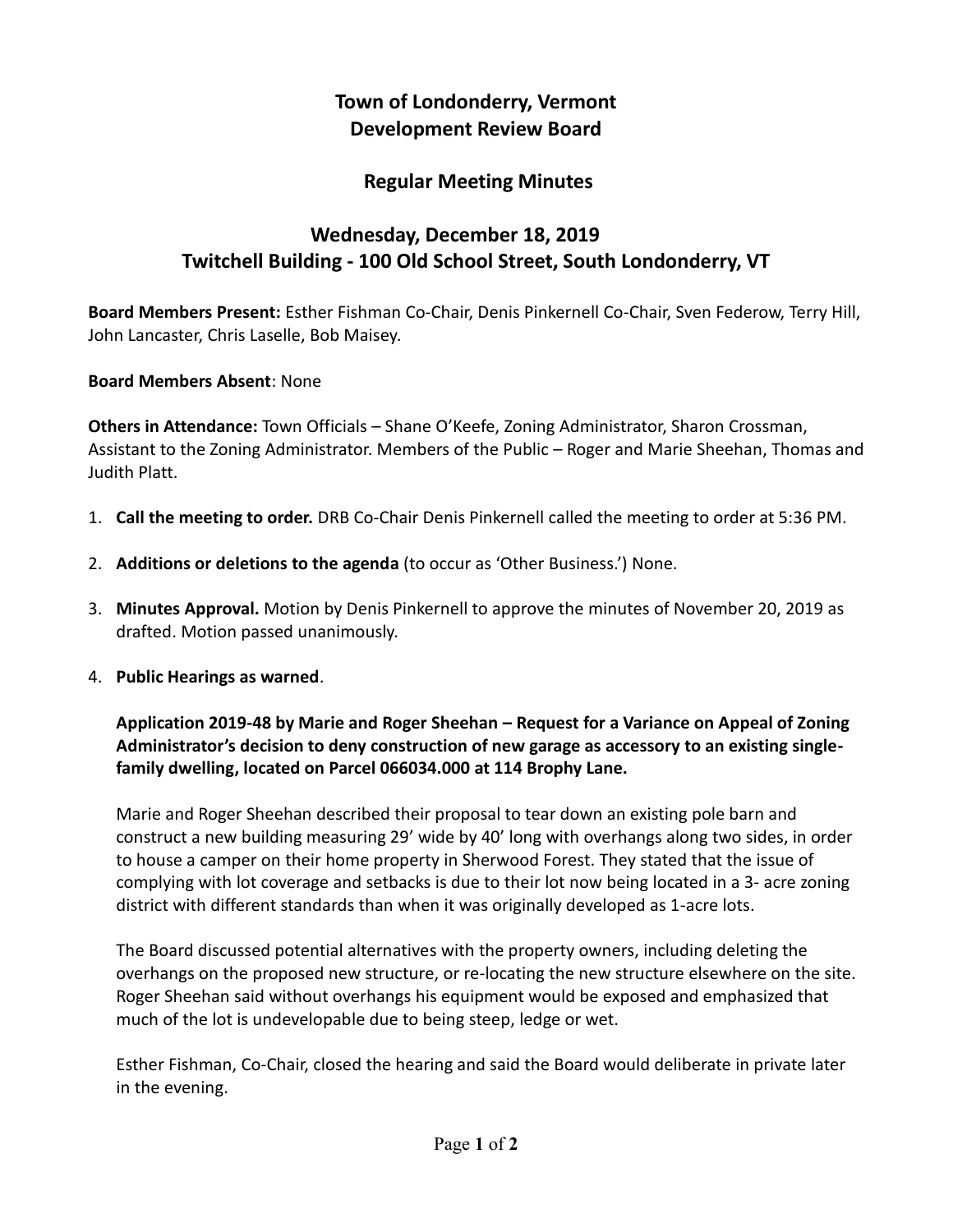### **Application 2019-43 by Judith and Thomas Platt – Appeal of Zoning Administrator's decision to deny the replacement of an attached greenhouse with a wood frame addition of the same dimensions, on Parcel 102023.000 located at 2136 North Main St.**

The Platts described their permit application associated with a FEMA approved flood mitigation project designed for the Garden Restaurant building, which includes applying a concrete membrane 4 feet above the flood level of Tropical Storm Irene in 2011. They referred to a Memo provided by Beck Engineering, detailing the plan to replace an existing, non-conforming glass greenhouse with one that will be wood-framed, allowing proper adherence of the protective membrane.

Shane O'Keefe stated that development in the flood plain is specifically prohibited, unless the state certifies that the proposed project will not increase the base flood level per Section 205 (m) (7) of the Town's current Bylaw, and suggested this be added as a condition if the Board decides to grant the appeal. He said the application was submitted to the state as required for comments within 30 days, with no response as of this hearing date.

After some discussion, Esther Fishman, Co-Chair, closed the hearing and the Board agreed to deliberate in private later in the evening.

The public meeting was closed at 6:34 pm. The Board reopened the public meeting at 7:15 pm and made the following announcement:

After deliberations, the Board announced that their findings and decisions regarding the matters of Sheehan, Platt and VT Woodchips Real Estate LLC will be individually delivered within the requisite 45- day time period per 24 VSA 4464 (b)."

- 5. Other business: None.
- 6. Next regular meeting Wednesday, January 15, 2020 at 5:30pm
- 7. Adjourn. The meeting was adjourned at 7:30 pm.

*Approved on February 19, 2020.* 

*\_\_\_\_\_\_\_\_\_\_\_\_\_\_\_\_\_\_\_\_\_\_\_\_\_\_\_\_\_\_\_\_\_\_\_\_\_* 

Esther Fishman, Co-Chair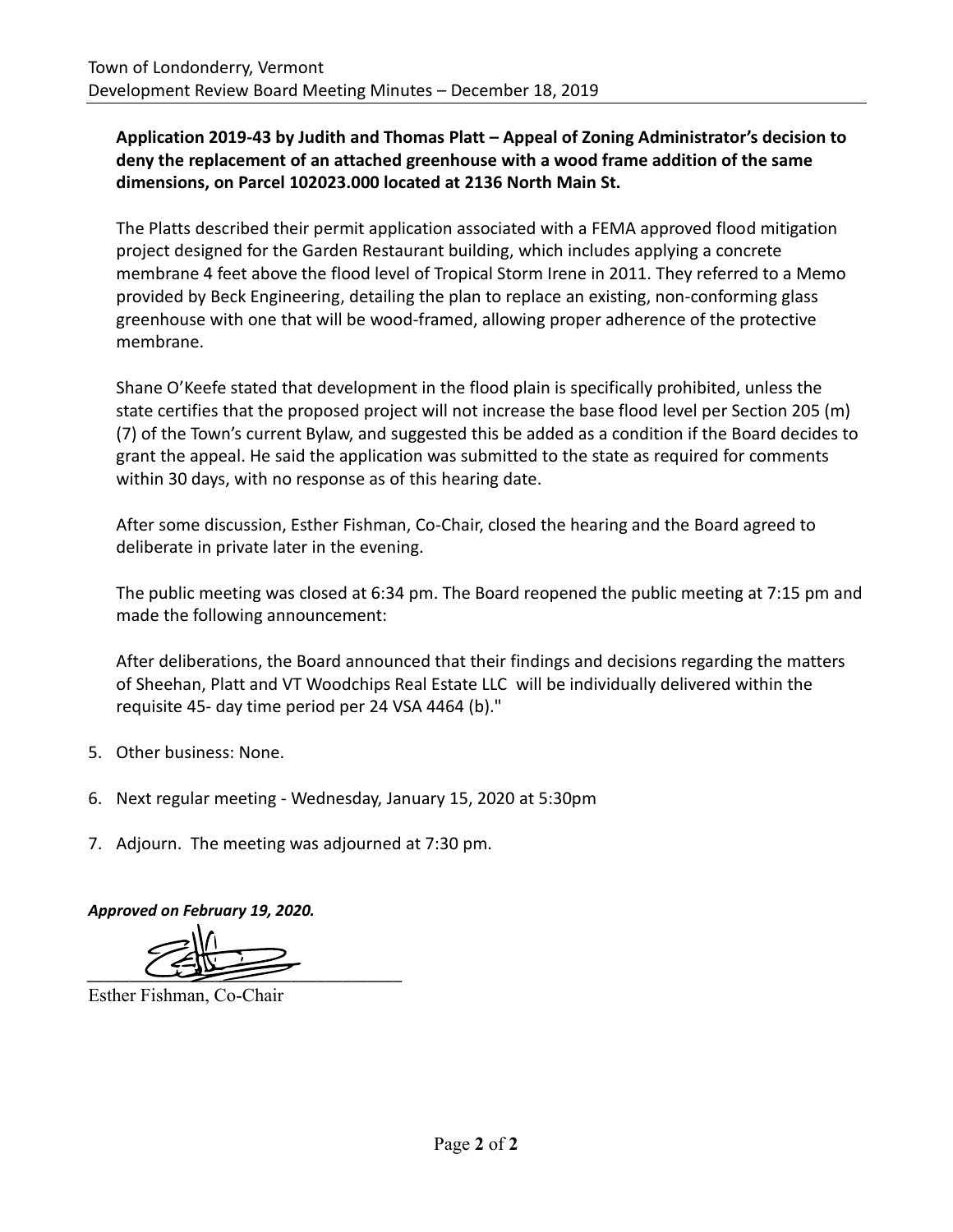Town of Londonderry, Vermont Development Review Board

# **Findings of Fact and Notice of Decision Application 2019-43 Property of Thomas and Judith Platt Parcel 102013.000 at 2136 North Main Street**

#### **INTRODUCTION AND PROCEDURAL HISTORY**

- 1. This proceeding involves an Appeal of the Zoning Administrator's Decision to deny the replacement of an attached greenhouse with a wood frame addition of the same dimension, submitted by Thomas and Judith Platt, Appellants/ Owners of Parcel 102013.000 located at 2136 North Main Street, within the Village Commercial district and Flood Hazard Overlay district.
- 2. The application requesting approval to replace the greenhouse with a wood frame addition was received by the Zoning Administrator on 10/8/2019.

On 10/31/2019, the Zoning Administrator deemed the application to be "Complete" and denied the application, noting that the structure is noncomplying with regard to side yard setback and as such the portion within the setback may not be restored or reconstructed per Zoning Bylaw Section 412 (A), as provided on the Land Use Application Review Form.

On 11/13/2019, the Appellants submitted a Notice of Appeal of the Zoning Administrator Decision to deny the application.

On 11/18/2019, the Zoning Administrator sent notice of receipt of the Appeal and referred the application to the Londonderry Development Review Board (the Board, or DRB) for a public hearing.

Copies of all documents referenced above are available at the Londonderry Town Office.

3. On 11/20/2019, notice of a public hearing to be held by the Board was posted at the following places:

a.The Londonderry Town Clerk's office.

- b.The Londonderry Post Office
- c.The South Londonderry Post Office
- d.2136 North Main Street, which is within view of the pubic-right-of-way most nearly adjacent to the property
- 4. On 11/27/2019, a copy of the notice of public hearing was mailed to the Appellants and the owners of properties adjoining the property subject to the appeal as listed on the Certificate of Service attached hereto.
- 5. On 11/27/2019, a notice of a public hearing was published in the *Vermont Journal*.
- 6. The application was considered by the DRB at a public hearing opened on 12/18//2019.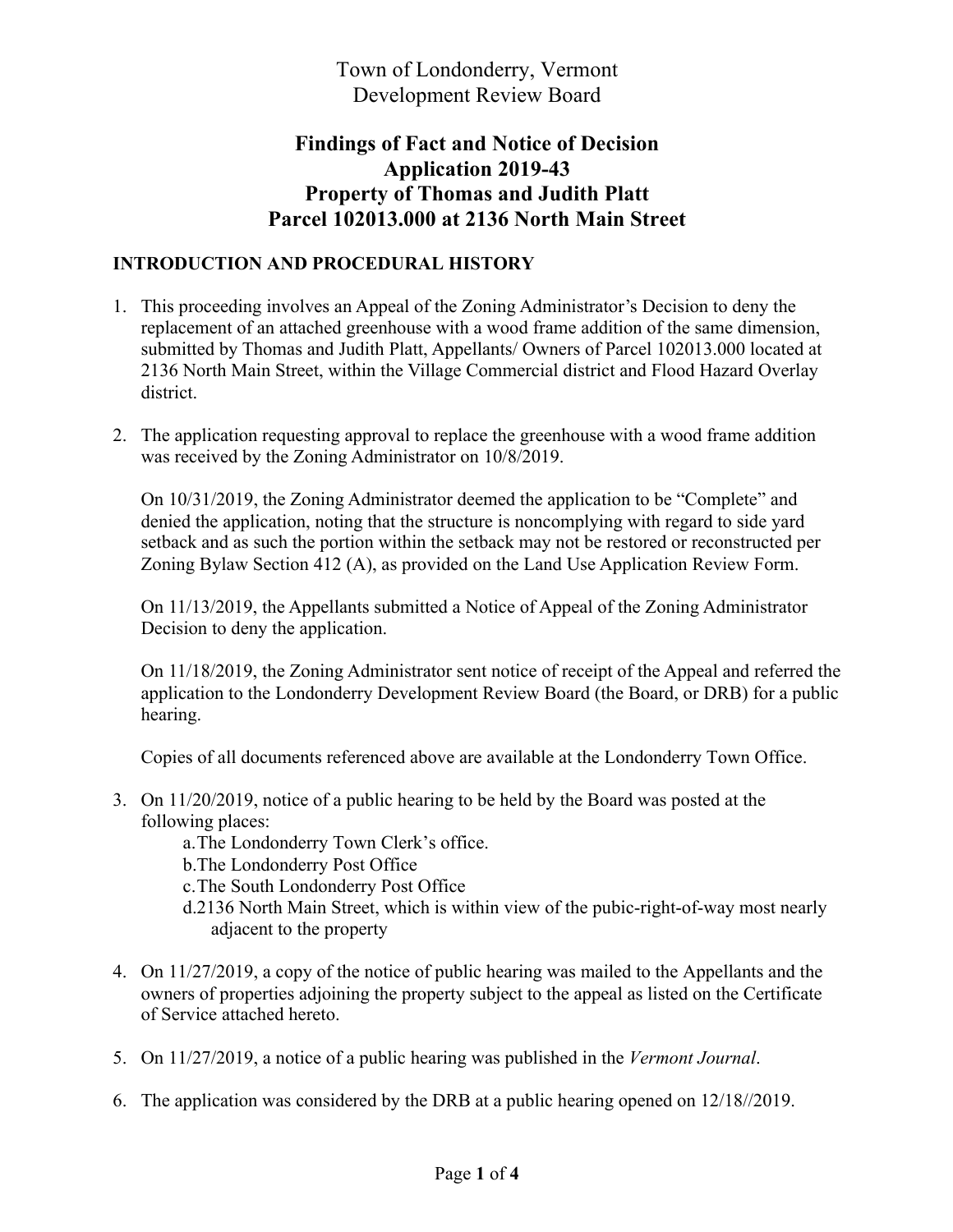- 7. Present over the course of the proceedings were the following members of the Board: Esther Fishman (Co-Chair), Denis Pinkernell (Co-Chair), Sven Federow, Terry Hill, John Lancaster, Chris Laselle and Bob Maisey. On 12/18/2019 the public hearing was closed.
- 8. During the course of the hearing, the following exhibits (available at the Town Office) were submitted and/or referenced for the record:
	- A. Zoning Permit Application Form 2019-43 with 3 associated attachments: Drawing No SK-13A entitled "Garden Café, Greenhouse Setbacks," by Beck Engineering, PC, dated 10-2-2019; Drawing No. SK-2 entitled "Derry Down Town Foundation Modification for Dry Flood Proofing Detail," by Beck Engineering, PC., dated2-17-2014; and a handdrawn sketch entitled "Greenhouse Replacement Structure Plan."
	- B. Land Use Application Review Form dated 10/31/2019, addressed to Judith and Thomas Platt, from Zoning Administrator, Shane O'Keefe, re: Application No. 2019-43, rendering his decision to deny the issuance of a zoning permit.
	- . C. Notice of Appeal of Zoning Administrator's Decision re: Application No.2019-43 with attached narrative entitled "Appeal to Londonderry Town Zoning Committee," submitted by Thomas and Judith Platt on 11/13/2019.
	- D. A narrative received from Beck Engineering, dated December 16, 2019, addressed to the Town of Londonderry- Design Review Board, Subject: The Garden Café, containing comments "in support of Derry Downtown's Application to reconstruct the attached greenhouse."
- 9. Appellants Thomas and Judith Platt appeared at the public hearing and described their project associated with a FEMA and State-approved flood mitigation project designed for the Garden Restaurant building, which includes applying a concrete membrane to a height of 4 feet above the flood level of Tropical Storm Irene in 2011. They referred to a narrative provided by Beck Engineering (Exhibit D), detailing the need to replace the glass siding on the existing greenhouse with wood siding, so that the protective membrane will properly adhere to the structure. The Platts said the replacement will be of the exact same dimension as the existing greenhouse and will not increase the east side set back, which has always been less than the minimum required by local zoning.
- 10. Zoning Administrator Shane O'Keefe stated that the entire parcel is located in the flood hazard area and the proposed addition is in the floodway, and as such is subject to Zoning Bylaw Section  $205(M)(7)$ , which provides that "development within the floodway is prohibited unless a registered professional engineer certifies that the proposed development will not result in any in flood levels during the occupancy of the base flood." He added that this Bylaw standard should be included as a condition, if the Board decides to grant the requested appeal. O'Keefe confirmed that the application was submitted to the State for comments as required by law, with 30 days from date of request to respond, but no reply received as of this hearing date.
- 11. No one else appeared, or spoke for or against, the request the proposed project.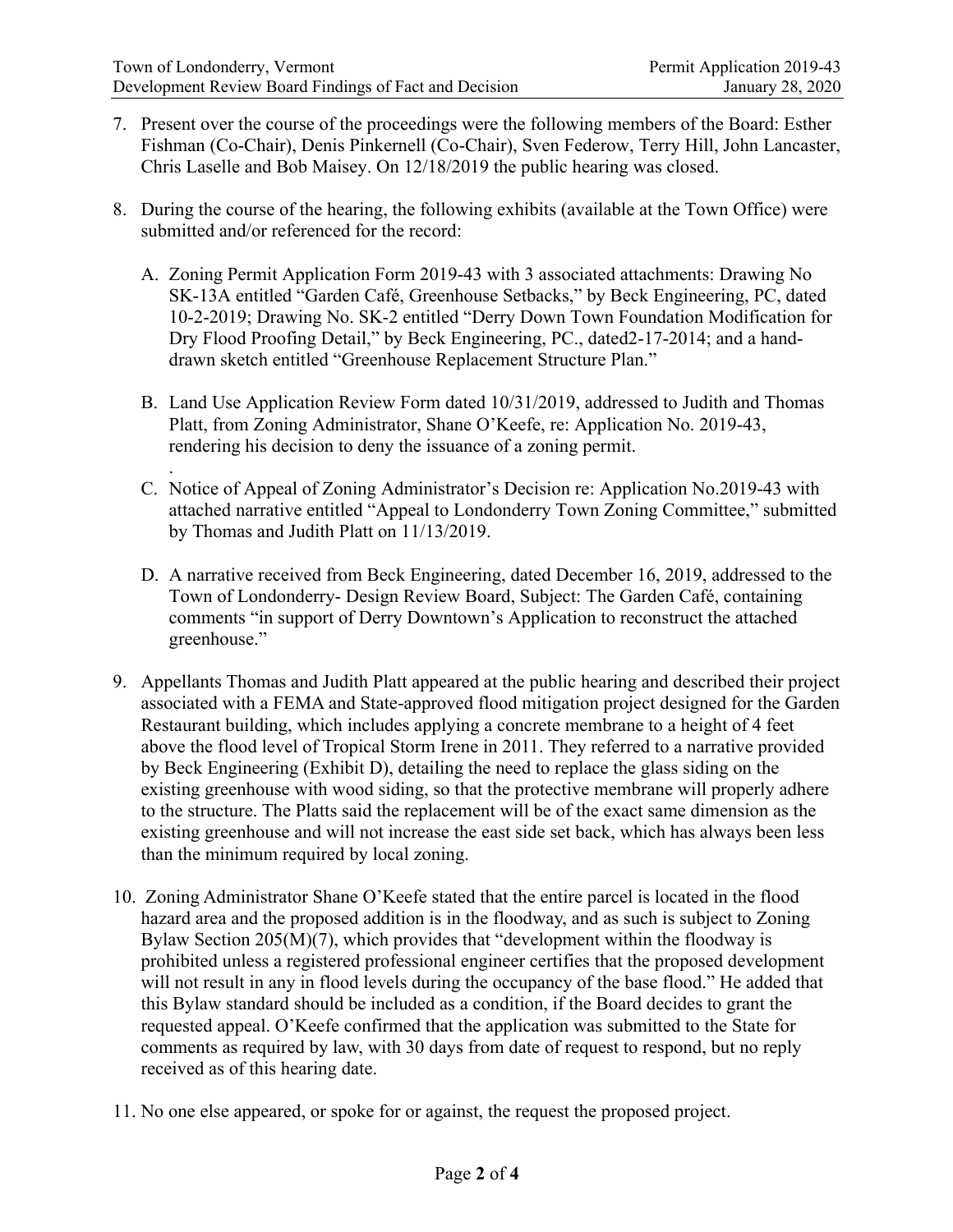- 12. On 12/18/2019, the Board adjourned the public hearing and announced that it would deliberate in private later the same evening.
- 13. On the same date, the Board re-opened the public meeting and announced that deliberations were complete as to the Platt's Appeal and that their Findings and Decision would be delivered within the requisite 45 days from the close of the hearing on this date, per 24 VSA 4464 (b).

#### **FINDINGS**

Based on the application, testimony, exhibits and other evidence, the Board makes the following findings:

- 1. The subject property is a 2.72-acre parcel located at 2136 Main Street in the town of Londonderry, Parcel 102013.000, described in a Deed dated 7/12/1971, and recorded in at Book 31, Page 341 of the Londonderry Land Records.
- 2. The property is situated in the Village Commercial district and Flood Hazard Overlay district as described on the Town of Londonderry Zoning Map on record at the Londonderry Town Clerk's Office and Section 201 of the Bylaw.
- 3. The subject property includes two commercial structures located on the same parcel, owned and operated by the Platts since the early 1970s. The entire parcel was flooded by the West River, with extensive damage and loss during Tropical Storm Irene in 2011. The Town secured FEMA grant funding to assist the Platts with improving flood resiliency with the installation of dry flood proofing to be wrapped around the buildings, as designed by Beck Engineering Inc. and approved by FEMA.
- 4. This project involves structural change to one of two commercial structures located on the subject property that is known as the Garden Restaurant.
- 5. The Zoning Administrator denied, then referred, Application 2019-43 to the DRB, citing the following standards: *"Structure is non-complying with regard to side-yard setback…and as such, the portion of the structure within the required minimum setback may not be reconstructed or restored per Zoning Bylaw Section 412 (A)."*
- 6. The Appellants assert that their Appeal of the Zoning Administrator's Decision is to obtain approval for minor changes to the existing non-conforming structure, with no change to the side set back, in preparation for future flood proofing, as pre-approved by FEMA with costsharing by the Town and the Owners.
- 7. Matthew Beck, PE, attests in his letter of 12/16/2019, that the proposed work to change the siding of the greenhouse from glass to wood is essential to proper adherence and successful performance of planned "dry flood proofing," that will result in no change to the nonconforming side set-back.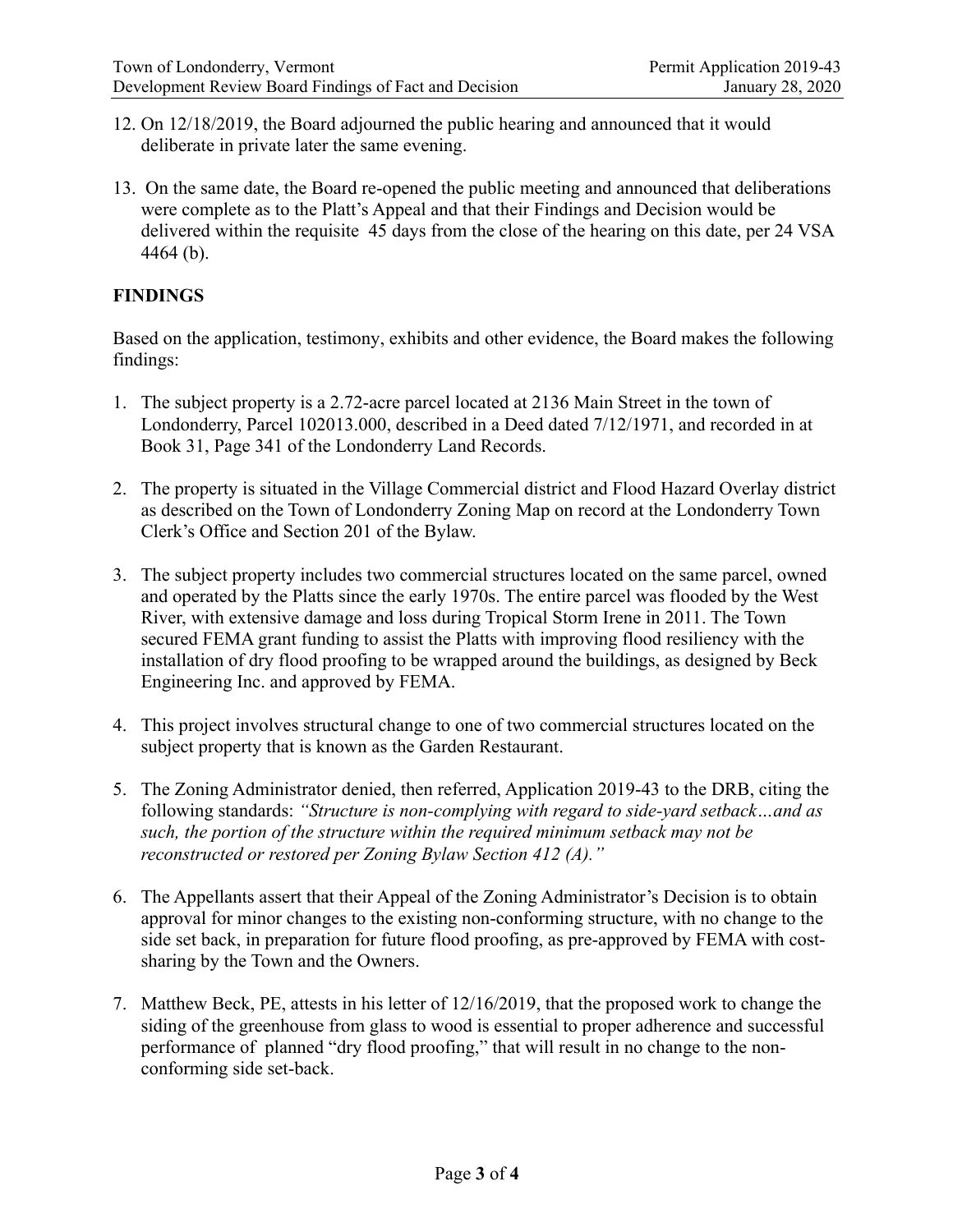#### **DECISION**

Based on the findings above, the Board makes the following decision regarding the Appeal of the Zoning Administrator's decision to deny Application 2019-43 by Thomas and Judith Platt:

The appeal of the Zoning Administrator's decision to deny the issuance of a zoning permit to allow the proposed replacement of the glass greenhouse with a wood structure of the same dimension, is hereby granted with the following conditions:

- 1. That the existing non-conforming side set back shall not be increased in nonconformance by the reconstruction of the greenhouse as proposed, and
- 2. That prior to issuance of a Zoning Permit, the applicant shall submit to the Zoning Administrator certification from a registered professional that the proposed development will not result in any increase in flood levels during the occupancy of the base flood, in keeping with Zoning Bylaw Section 205 (M)(7).

Dated at Londonderry, Vermont, this 28<sup>th</sup> day of January 2020.

\_\_\_\_\_\_\_\_\_\_\_\_\_\_\_\_\_\_\_\_\_\_\_\_\_\_\_\_\_\_\_, Co-Chair

Esther Fishman, Co-Chair

**NOTICE OF APPEAL**: This decision may be appealed to the Vermont Environmental Court by an interested person who participated in the proceeding before the Development Review Board. Such appeal must be taken within 30 days of the date of this decision, pursuant to 24 V.S.A. § 4471 and Rule 5(b) of the Vermont Rules for Environmental Court Proceedings.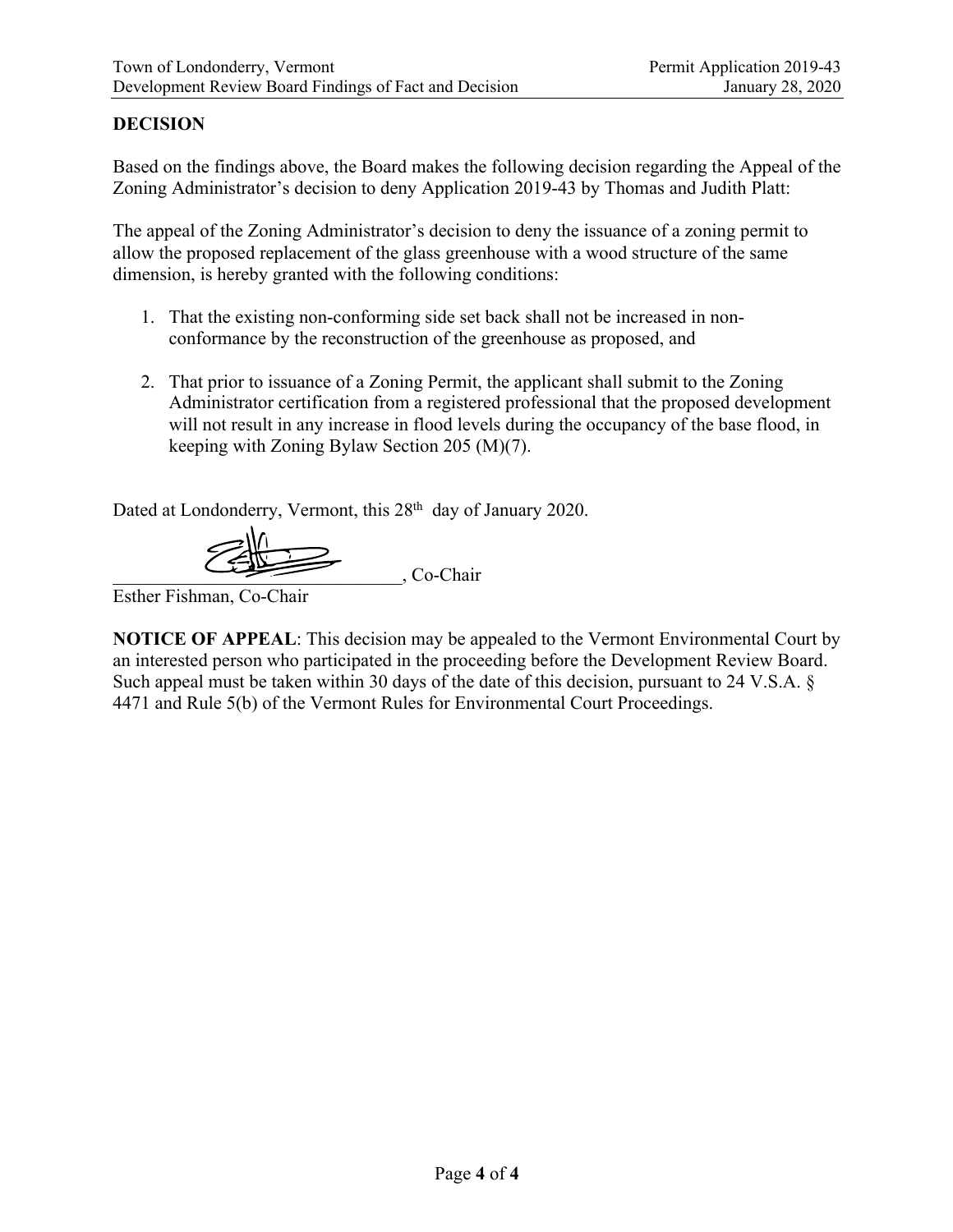#### **TOWN OF LONDONDERRY 100 Old School Street South Londonderry, VT 05155**  www.londonderryvt.org

#### **CERTIFICATE OF SERVICE**

| I hereby certify that on | 11/27/2019 | , I sent a copy of the following |
|--------------------------|------------|----------------------------------|
| $document(s)$ :          |            |                                  |

#### **Notice of a Public Hearing to be held on December 18, 2019**

a copy of which is attached hereto, by U.S. Mail, via [ x ] first class mail [ ] certified mail, return receipt requested, to the following individuals:

**Owner** -Thomas & Judith Platt, POB 59, Londonderry, VT 05148

#### **Abutting Property Owners - Londonderry**

Parcel 102011.000 Clarence and Beverly Jelly, POB 336, Londonderry, VT 05148 Parcel 102002.000 Mtn Valley Auto c/o Jack Carmody, 538 Mill Point, Colchester, VT 05446 Parcel 028007.000 Scott & Rachel Febbie, 6135 VT 100, Londonderry, VT 05148 Parcel 102017.000 DJs Market, POB 3, Londonderry, VT 05148 Parcel 102014.000 Arapaho Partners, POB 250, Weston, VT 05161 Parcel 102015. 000 Apache Asset Management LLC, POB 250, Weston, VT 05161

| Dated at Londonderry, VT, this | $a \neq b$ | $_{\rm day\ of}\ November$ , 2019. |
|--------------------------------|------------|------------------------------------|
|                                |            |                                    |

By: Sharon Crossman Title: Assistant to Loning Administrator

\* \* \*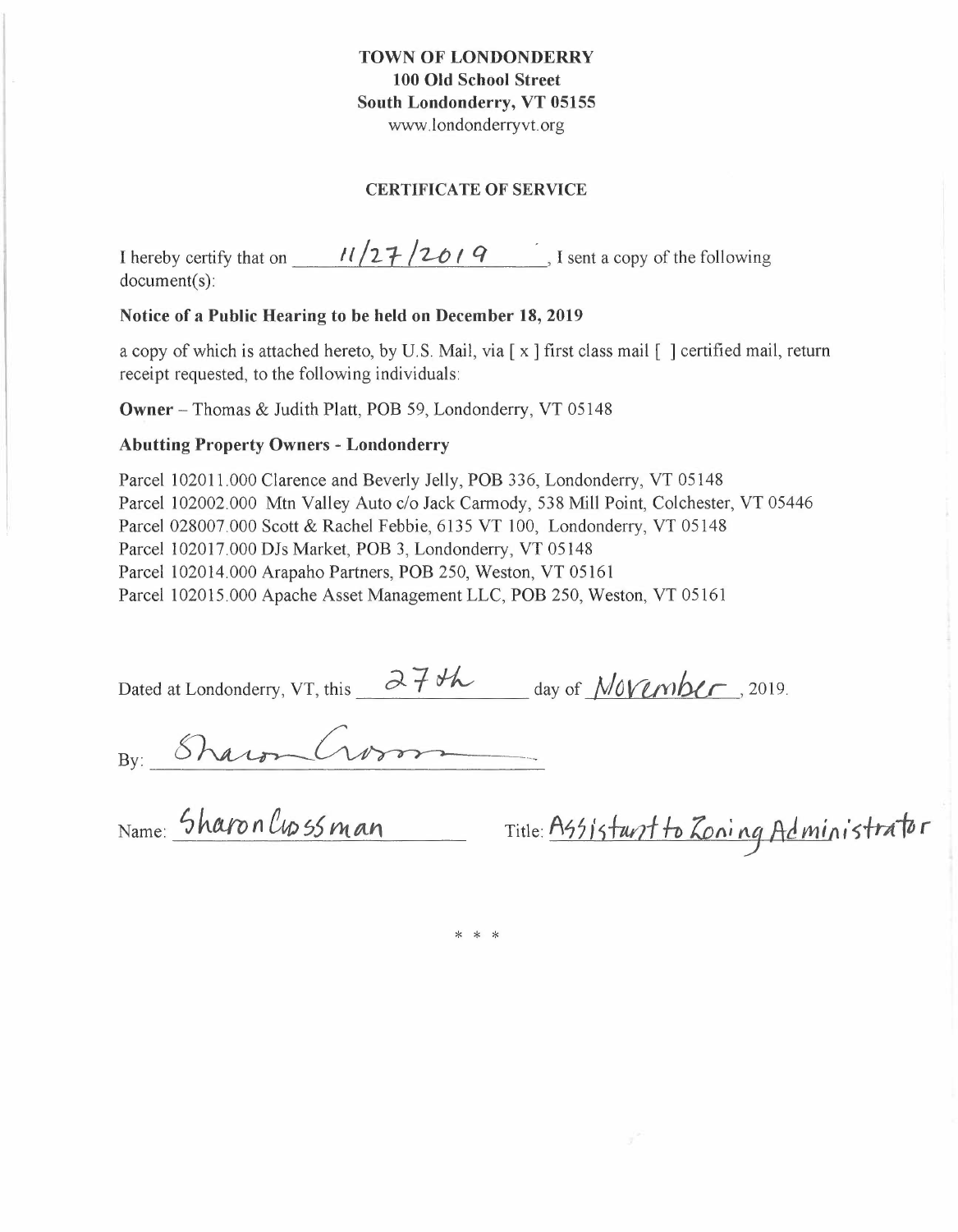Town of Londonderry, Vermont Development Review Board

# **Findings of Fact and Notice of Decision Application 2019-48 Property of Marie and Roger Sheehan Parcel 066034.000 114 Brophy Lane**

### **INTRODUCTION AND PROCEDURAL HISTORY**

- 1. This proceeding involves a Request for Variance on Appeal of the Zoning Administrator's Decision to deny construction of new garage as accessory to an existing single-family dwelling, submitted by Marie and Roger Sheehan, Jr., Appellants/Owners of Parcel 066034.000, located at 114 Brophy Lane, within the R3 zoning district.
- 2. The application requesting approval to construct a new garage was received by the Zoning Administrator on 10/23/2019.

On 10/29/2019, the Zoning Administrator deemed the application "Complete" and denied the application, noting that the proposed structure would be within required setback per Zoning Bylaw Sections 203 (F), and would increase lot coverage, already exceeding allowable 10%, per Section 412, as provided on the Land Use Application Review Form.

On 11/12/2019, the Appellants submitted a Notice of Appeal of the Zoning Administrator decision to deny the application.

On 11/12/2019, the Zoning Administrator sent notice of receipt of the Appeal and referred the application to the Londonderry Development Review Board (the Board) for a public hearing.

Copies of all documents referenced above are available at the Londonderry Town Office.

- 3. On 11/20/2019, notice of a public hearing to be held by the Board was posted at the following places:
	- a. The Londonderry Town Clerk's office.
	- b.The Londonderry Post Office
	- c.The South Londonderry Post Office
	- d.2136 North Main Street, which is within view of the pubic-right-of-way most nearly adjacent to the property
- 4. On 11/20/2019, a copy of the notice of public hearing was mailed to the Appellants and the owners of properties adjoining the property subject to the appeal as listed on the Certificate of Service attached hereto.
- 5. On 11/27/2019, a notice of a public hearing was published in the *Vermont Journal*.
- 6. The application was considered by the DRB at a public hearing opened on 12/18//2019.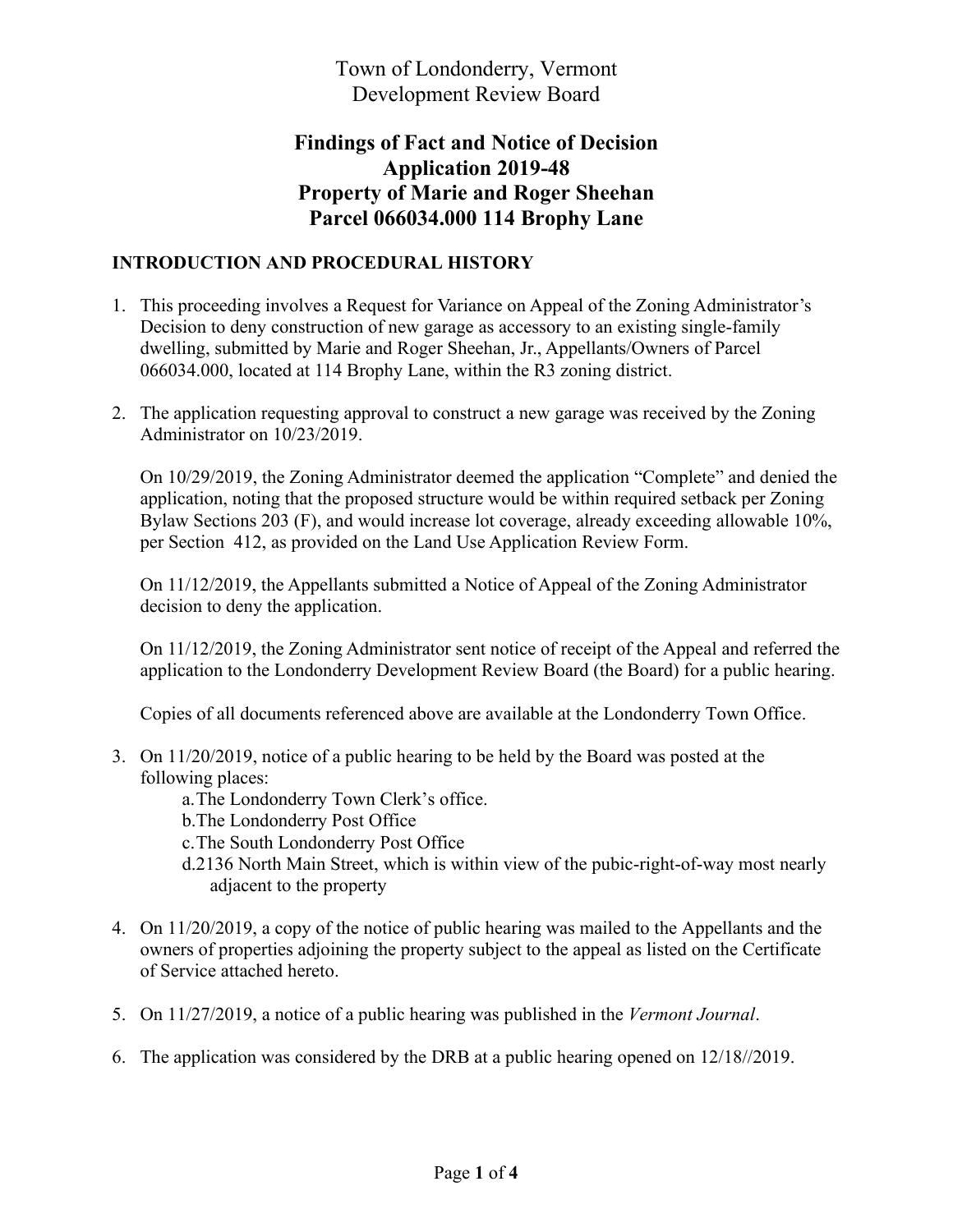- 7. Present over the course of the proceedings were the following members of the Board: Esther Fishman (Co-Chair), Denis Pinkernell (Co-Chair), Sven Federow, Terry Hill, John Lancaster, Chris Laselle and Bob Maisey. On 12/18/2019 the public hearing was closed.
- 8. During the course of the hearing, the following exhibits (available at the Town Office) were submitted and/or referenced for the record:
	- a. Zoning Permit Application Form 2019-48 with two associated attachments: a handdrawn site map and a hand-drawn sketch of the proposed new garage.
	- b. Land Use Application Review Form, dated 10/29/2019, addressed to Marie and Roger Sheehan, from Zoning Administrator, Shane O'Keefe, re: Application No. 2019-48.
	- c. Notice of Appeal of Zoning Administrator's Decision and Request for Variance: Application No.2019-48, with attached narrative dated 11/8/2019, submitted by Marie and Roger Sheehan, Jr., on 11/12/2019.
	- d. Land Use Application Review Form, dated 11/12/2019, addressed to Marie and Roger Sheehan, from Zoning Administrator Shane O'Keefe, re: referral of Application 2019-48 to the Board for consideration.
- 9. Appellants Marie and Roger Sheehan, Jr. appeared at the public hearing to discuss their request for a variance to build a new 2-bay garage. They said their camper and another vehicle are being stored off-site because their existing garage is too small, and they propose to tear down an existing pole barn to make space for the new garage.

The Sheehans described the conditions of their lot as being long and narrow, with steep slopes, ledge, wet areas, one level spot already taken up by their home and about 25% undevelopable. They acknowledged the non-conformities of setbacks and lot coverage on their property and stated their opinion that the root cause is that their 1- acre parcel predates the zoning change to R3 with standards that cannot be met.

Zoning Administrator Shane O'Keefe acknowledged that the Sheehan parcel is a small lot with unique characteristics, located in the R3 zoning district, with existing non-conforming setbacks. He added that the various existing structures on the Sheehan's parcel add up to 30-40% lot coverage, without the proposed changes, while the maximum lot coverage allowed is 10%, whether the lot minimum is 1 acre or 3 acres.

The Board explored with the Appellants various potential alternatives to their proposed plan that might work to meet current district standards or decrease non-conformities, such as : retain and enlarge the existing pole barn or expand the existing garage attached to the house by one bay once pole barn is gone, or remove the overhangs proposed on the proposed new garage. The Sheehans said enlarging existing buildings won't work due to the location of the leach field and the turning radius needed for the interior access to the accessory structures on the lot. They added that eliminating the "overhangs" is also not preferable either since their tractor implements and equipment would then be stored outside and unprotected from weather.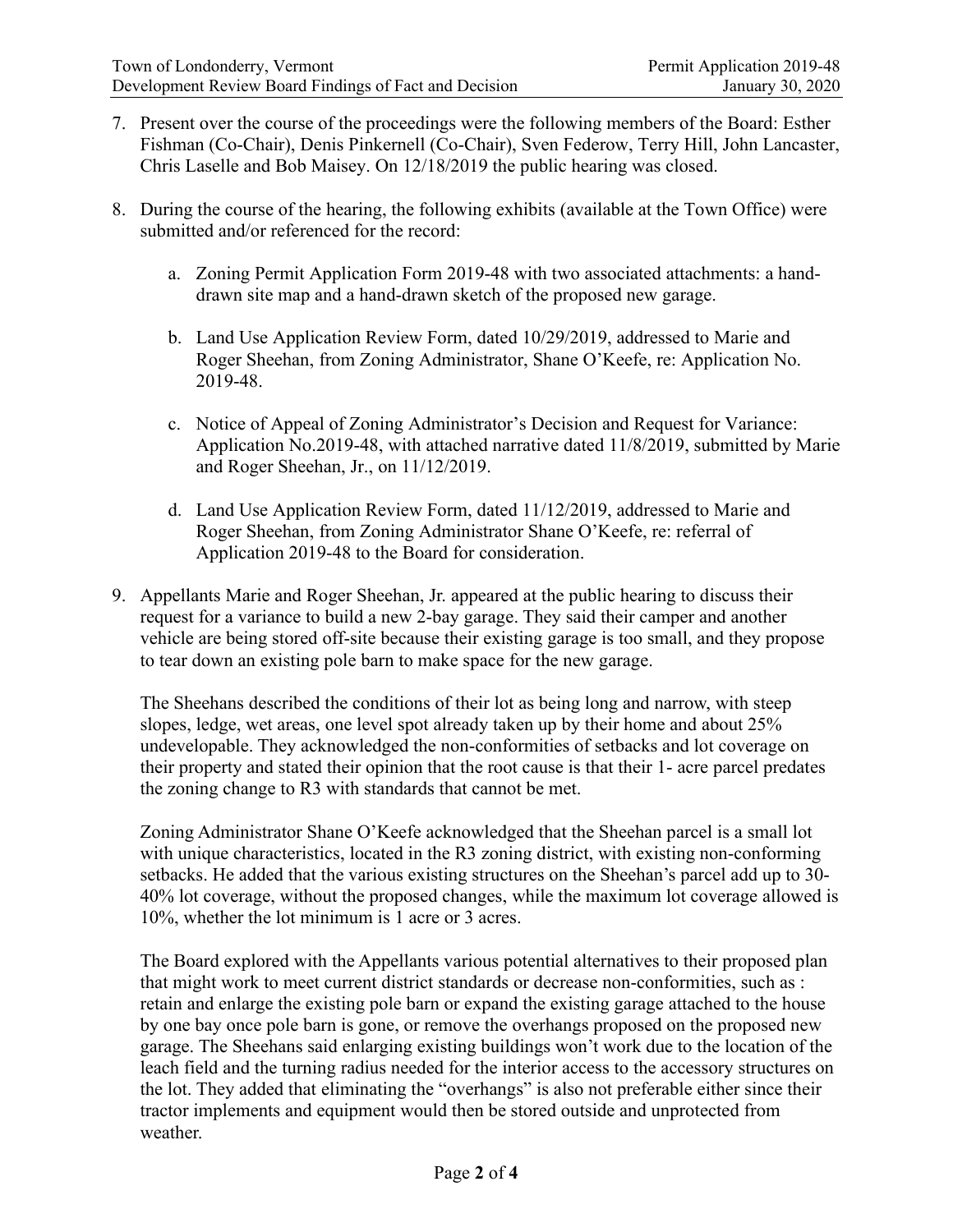The Sheehans added their opinion that the root problem is they own a 1- acre lot that was originally zoned R1, then later rezoned to R3, making compliance with the bylaw standards difficult or impossible.

- 10. Of the abutting landowners notified of the public hearing for the Sheehans' project, only one indicated in writing having no objection. No one else responded, appeared or spoke, for or against the project.
- 11. On 12/18/2019, the Board adjourned the public hearing and announced that it would deliberate in private later the same evening.
- 12. On the same date, the Board re-opened the public meeting and announced that deliberations were complete as to the Sheehan's Appeal and that their Findings and Decision would be delivered within the requisite 45 days from the close of the hearing on this date, per 24 VSA 4464 (b).

### **FINDINGS**

Based on the application, testimony, exhibits and other evidence, the Board makes the following findings:

- 1. The subject property is a 1.0-acre parcel located at 114 Brophy Lane, Parcel 066034.000, described in a Deed dated 4/1/1988, and recorded in Book 55, Page 231 of the Londonderry Land Records.
- 2. The property is situated in the R3 zoning district as described on the Town of Londonderry Zoning Map on record at the Londonderry Town Clerk's Office and Section 201 of the Bylaw.
- 3. The subject property includes an existing single-family dwelling with attached single bay garage as well as a detached pole barn and woodshed/sugarhouse. Collectively, these structures create existing non-conformities related to insufficient setbacks and excessive lot coverage.
- 4. The Sheehans proposed project involves adding a new accessory structure to their property which has existing non-conformities. The Appellants propose to tear down an existing pole barn and to locate a new garage in a location on the lot that lacks minimum side and rear setbacks for the R3 district.
- 5. The Zoning Administrator denied, then referred, Application 2019-43 to the DRB, citing the following standards: *"Structure is non-complying with regard to side-vard setback... and as* such, the portion of the structure within the required minimum setback may not be *reconstructed or restored per Zoning Bylaw Section 412 (A).*"
- 6. The Appellants assert that conformance with the current Bylaw is difficult or impossible because the zoning district was changed from R1 to R3, since they originally purchased and developed their lot. They contend that their existing and proposed structures could otherwise